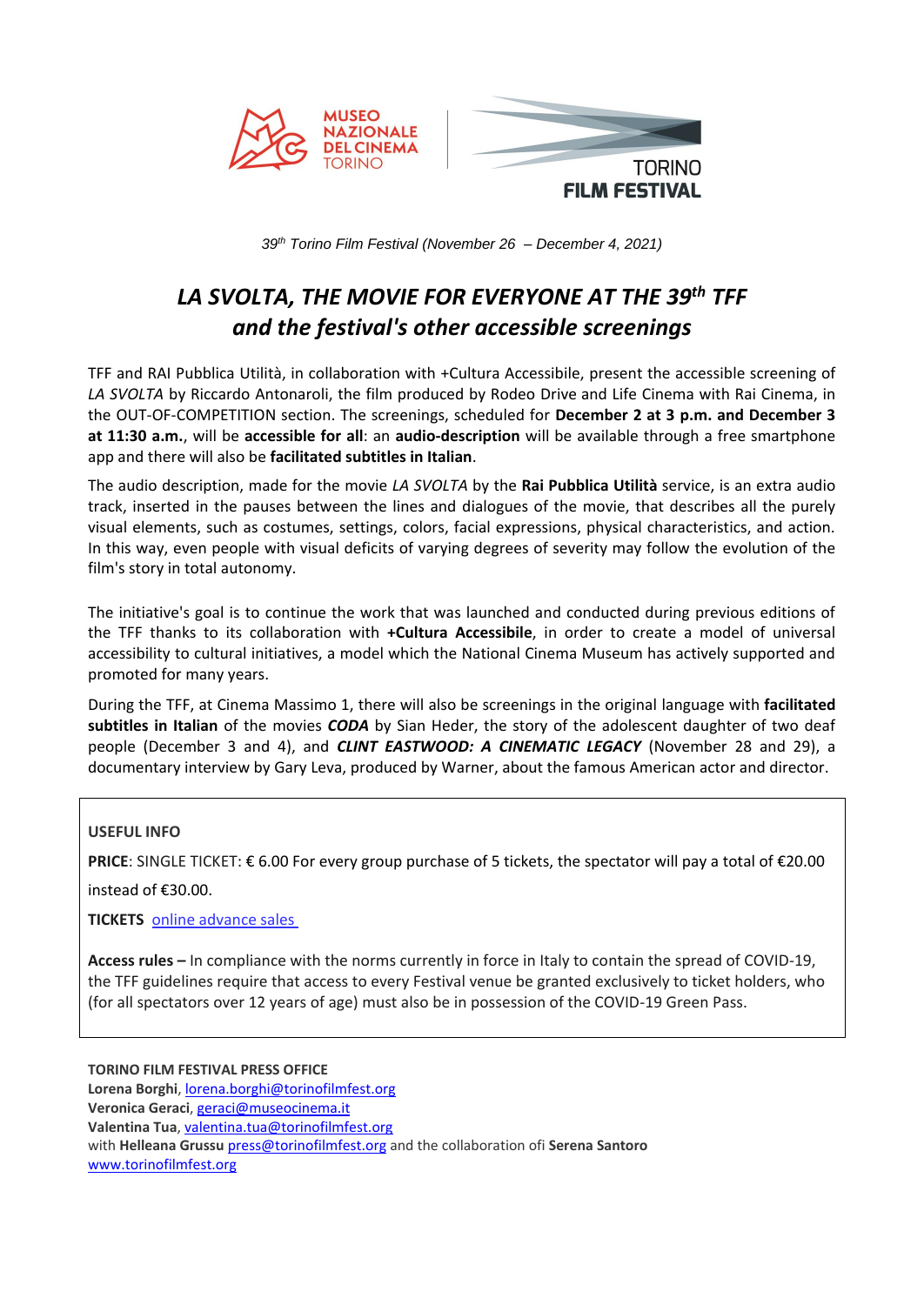## *LA SVOLTA*

**Cinema Lux 2: Thursday, December 2 at 3 p.m., and Friday, December 3 at 11:30 a.m.** Director: Riccardo Antonaroli Country: Italy Year: 2021 Length: 95'

#### *Screenings with audio-descriptions and facilitated subtitles in Italian.*

**Thursday, December 2 at 3 p.m., there will be an Italian sign language interpreter for the encounter with the director** *Riccardo Antonaroli.*

**Synopsis**: *Frightened of the world and of himself, Ludovico lives hidden away in his grandmother's old apartment, clinging to dreams he thinks are impossible. But one night, that seemed like all the others, the world comes to pay him a visit and settles down in his home. His name is Jack, he's the same age as Ludovico but has the opposite character: harsh, determined, perhaps criminal. The forced cohabitation of two such opposite characters turns into an initiation rite to adulthood and the discovery of their respective personalities, in a succession of comic and dramatic moments, of joy and pain. And when reality presents the bill, Ludovico and Jack will have to face it, bolstered by a new awareness and unhoped-for courage.*

**The director - Riccardo Antonaroli** (Rome, 1987) hails from a long apprenticeship on sets, where he began working at a very young age as assistant director, alongside people from whom he gained experience with the genre and with action. His apprenticeship then turned into his true vocation: directing. One of his first films, the short *Cani da razza* (2017), was immediately successful, collecting eighteen awards at prestigious sector festivals and receiving a Silver Ribbon in 2018. The movie marked the beginning of a pathway that has made him one of the directors of the Disney+ series *I cavalieri di Castelcorvo* (2020). *La svolta* is his first feature film.

"*La Svolta* is a film that moves among genres, a 'static road movie,' where the events follow each other as the landscape changes. It is a journey of two solitudes that, by chance, encounter and clash with each other, creating an accelerated educational pathway that the two young protagonists will be forced to experience, despite themselves. Between a smile and a tear, Jack and Ludovico, the same age but with opposite experiences and characters, will have to come to terms with an unhinged and fierce criminal universe, inhabited by bad guys with evident weaknesses, the victims of their own pride and madness. And if it's easy to see that *The Easy Life* is the movie's main source of inspiration, the numerous references sprinkled here and there in the apartment where the protagonists live are also an affectionate tribute to genre cinema." (Riccardo Antonaroli)

## **CODA**

**Cinema Massimo 1 – Friday, December 3 at 10:30 p.m., and Saturday, December 4 at 2:30 p.m.**  Director: Sian Heder Country: USA, France Year: 2021 Length: 111'

## *Screenings with facilitated subtitles in Italian.*

*Synopsis: Seventeen-year-old Ruby is a C.o.D.A., that is, a Child of Deaf Adults, and she is the only member of her family who is able to hear. When her family's fishing enterprise starts to have problems, Ruby is torn between her passion for music (and her dream of becoming a singer) and*